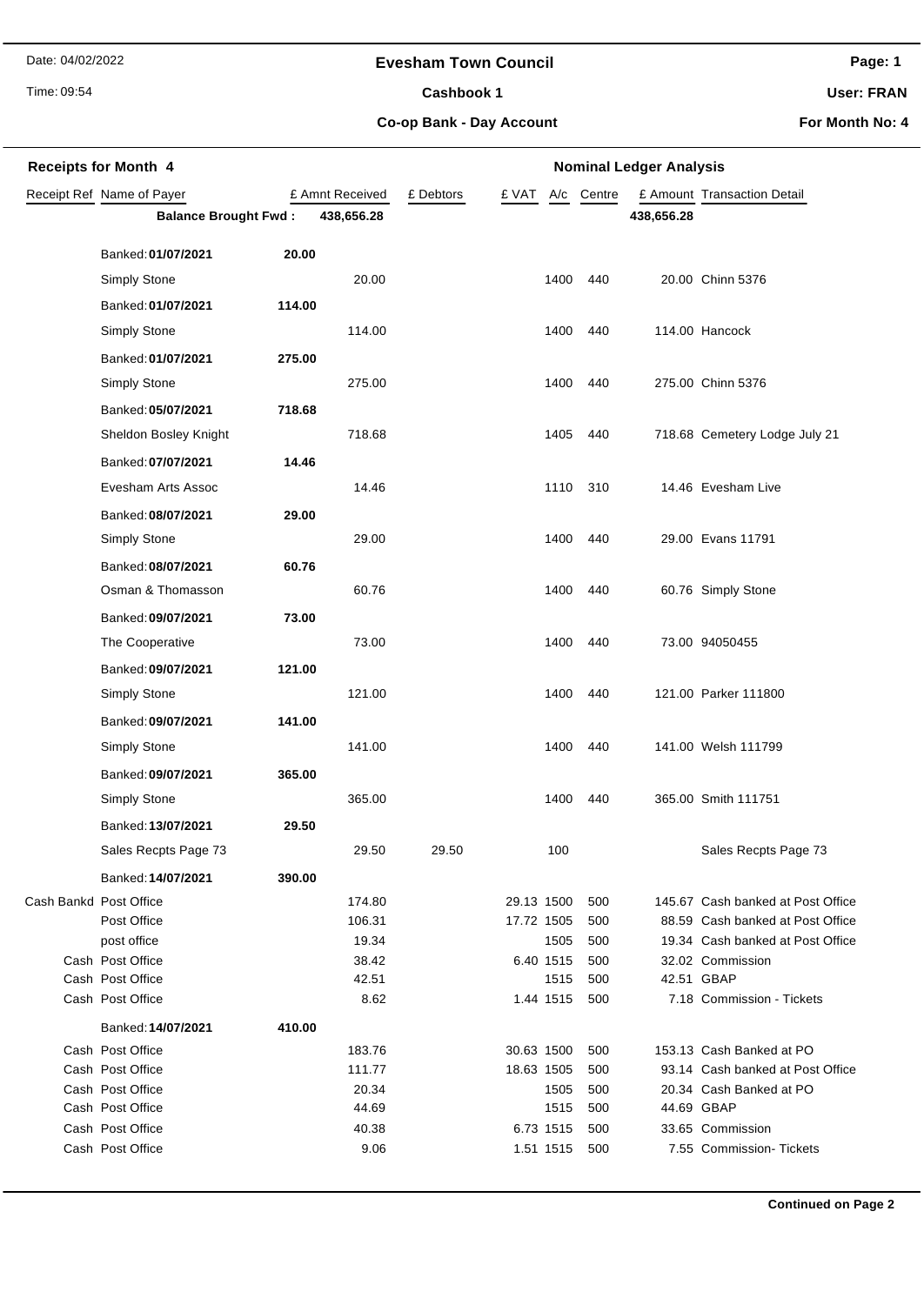Date: 04/02/2022

Time: 09:54

### **Evesham Town Council**

Cashbook 1

**Page: 2**

**User: FRAN**

**Co-op Bank - Day Account**

**For Month No: 4**

| <b>Receipts for Month 4</b> |                            |          | <b>Nominal Ledger Analysis</b> |           |                |        |  |                                    |
|-----------------------------|----------------------------|----------|--------------------------------|-----------|----------------|--------|--|------------------------------------|
|                             | Receipt Ref Name of Payer  |          | £ Amnt Received                | £ Debtors | £ VAT<br>A/c   | Centre |  | £ Amount Transaction Detail        |
|                             |                            |          |                                |           |                |        |  |                                    |
|                             | Cheqs Banked: 19/07/2021   | 72.91    |                                |           |                |        |  |                                    |
|                             | Sales Recpts Page 74       |          | 72.91                          | 72.91     | 100            |        |  | Sales Recpts Page 74               |
|                             | Chegs Banked: 19/07/2021   | 75.00    |                                |           |                |        |  |                                    |
|                             | Sales Recpts Page 75       |          | 75.00                          | 75.00     | 100            |        |  | Sales Recpts Page 75               |
|                             | Chegs Banked: 19/07/2021   | 90.00    |                                |           |                |        |  |                                    |
|                             | Sales Recpts Page 76       |          | 90.00                          | 90.00     | 100            |        |  | Sales Recpts Page 76               |
|                             |                            |          |                                |           |                |        |  |                                    |
|                             | Banked: 19/07/2021         | 73.00    |                                |           |                |        |  |                                    |
|                             | Just Black Tulip           |          | 73.00                          |           | 1400           | 440    |  | 73.00 Hartiss Fees                 |
|                             | Banked: 19/07/2021         | 4,415.00 |                                |           |                |        |  |                                    |
|                             | Sales Recpts Page 77       |          | 4,415.00                       | 4,415.00  | 100            |        |  | Sales Recpts Page 77               |
|                             | Banked: 19/07/2021         | 9,047.14 |                                |           |                |        |  |                                    |
|                             | <b>HMRC</b>                |          | 9,047.14                       |           | 105            |        |  | 9,047.14 VAT 286240844             |
|                             | Banked: 20/07/2021         | 242.00   |                                |           |                |        |  |                                    |
|                             | Sales Recpts Page 78       |          | 242.00                         | 242.00    | 100            |        |  | Sales Recpts Page 78               |
|                             | Banked: 21/07/2021         | 221.71   |                                |           |                |        |  |                                    |
|                             | Sales Recpts Page 79       |          | 221.71                         | 221.71    | 100            |        |  | Sales Recpts Page 79               |
|                             | Banked: 26/07/2021         | 138.00   |                                |           |                |        |  |                                    |
|                             | Valerie Taylor             |          | 138.00                         |           | 23.00 1510     | 500    |  | 115.00 Almonry 24th                |
|                             | Banked: 26/07/2021         | 240.00   |                                |           |                |        |  |                                    |
|                             | F Judson                   |          | 240.00                         |           | 1200           | 250    |  | 240.00 Town Hall 25/9/21           |
|                             | Banked: 27/07/2021         | 55.00    |                                |           |                |        |  |                                    |
|                             | iDance                     |          | 55.00                          |           | 1200           | 250    |  | 55.00 Room Hire 27/07/2021         |
|                             | Banked: 30/07/2021         | 633.00   |                                |           |                |        |  |                                    |
|                             | Sales Recpts Page 80       |          | 633.00                         | 633.00    | 100            |        |  | Sales Recpts Page 80               |
|                             | Banked: 30/07/2021         | 980.56   |                                |           |                |        |  |                                    |
|                             | <b>LAMIT Property Fund</b> |          | 980.56                         |           | 1085           | 100    |  | 980.56 CCLA Dividend               |
|                             | Banked: 31/07/2021         | 1,518.51 |                                |           |                |        |  |                                    |
|                             | Sum-Up Jul Sumup - Almonry |          | 773.50                         |           | 128.92 1500    | 500    |  | 644.58 Alm Admission Income July   |
|                             | Sumup - Almonry            |          | 315.50                         |           | 52.58 1505     | 500    |  | 262.92 Alm Retail Vatable June     |
|                             | Sheldon Bosley Knight      |          | 159.35                         |           | 1505           | 500    |  | 159.35 Alm Retail Non-vatable June |
|                             | Sumup - Almonry            |          | 58.25                          |           | 9.71 1515      | 500    |  | 48.54 GBAP - Retail Items VATble   |
|                             | Sumup - Almonry            |          | 80.00                          |           | 1515           | 500    |  | 80.00 Non-ETC Tickets              |
|                             | Sumup - Almonry            |          | 158.00                         |           | 1515           | 500    |  | 158.00 VEH/Gallery - July          |
|                             | Sumup - Almonry            |          | $-26.09$                       |           | 4900           | 500    |  | -26.09 SumUp Fees Almonry          |
|                             | Banked: 31/07/2021         | 410.40   |                                |           |                |        |  |                                    |
|                             | Sales Recpts Page 72       |          | 410.40                         | 410.40    | 100            |        |  | Sales Recpts Page 72               |
|                             | Banked: 31/07/2021         | 486.00   |                                |           |                |        |  |                                    |
|                             | Bengeworth MAT             |          | 486.00                         |           | 81.00 1510 500 |        |  | 405.00 ALmonry Group               |

**Continued on Page 3**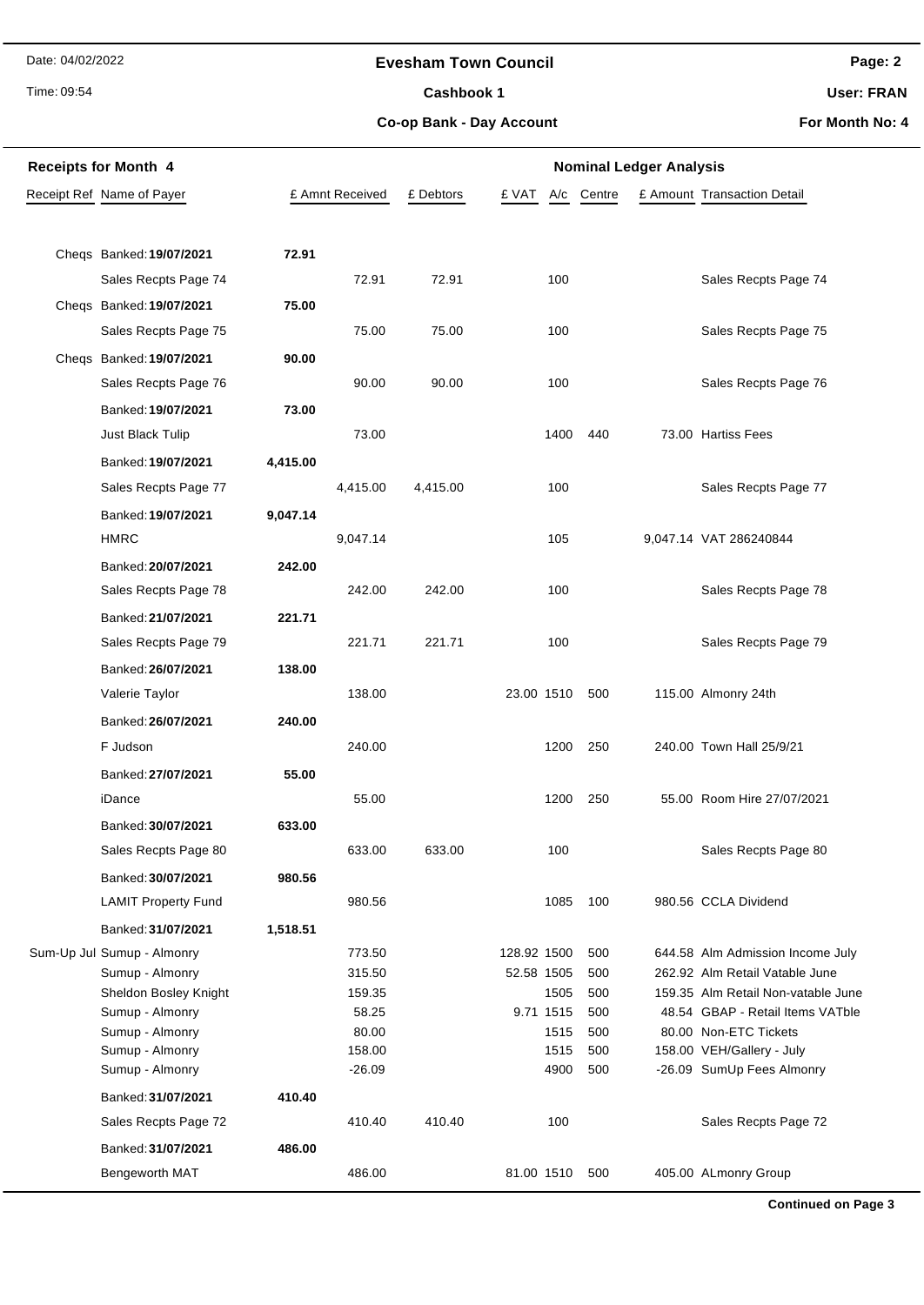Date: 04/02/2022

Time: 09:54

### **Evesham Town Council**

Cashbook 1

**Page: 3**

**User: FRAN**

**Co-op Bank - Day Account**

**For Month No: 4**

|                 | <b>Nominal Ledger Analysis</b> |              |                             |               |  |  |  |  |
|-----------------|--------------------------------|--------------|-----------------------------|---------------|--|--|--|--|
| £ Amnt Received | £ Debtors                      | £ VAT<br>A/c | £ Amount Transaction Detail |               |  |  |  |  |
|                 |                                |              |                             |               |  |  |  |  |
| 73.00           |                                |              |                             |               |  |  |  |  |
| 73.00           |                                | 1400         | 73.00 Fees Cerra-Foster     |               |  |  |  |  |
| 21,532.63       | 6,189.52                       | 407.40       | 14,935.71                   |               |  |  |  |  |
|                 |                                |              |                             |               |  |  |  |  |
| 460,188.91      | 6,189.52                       | 407.40       | 453,591.99                  |               |  |  |  |  |
|                 |                                |              |                             | Centre<br>440 |  |  |  |  |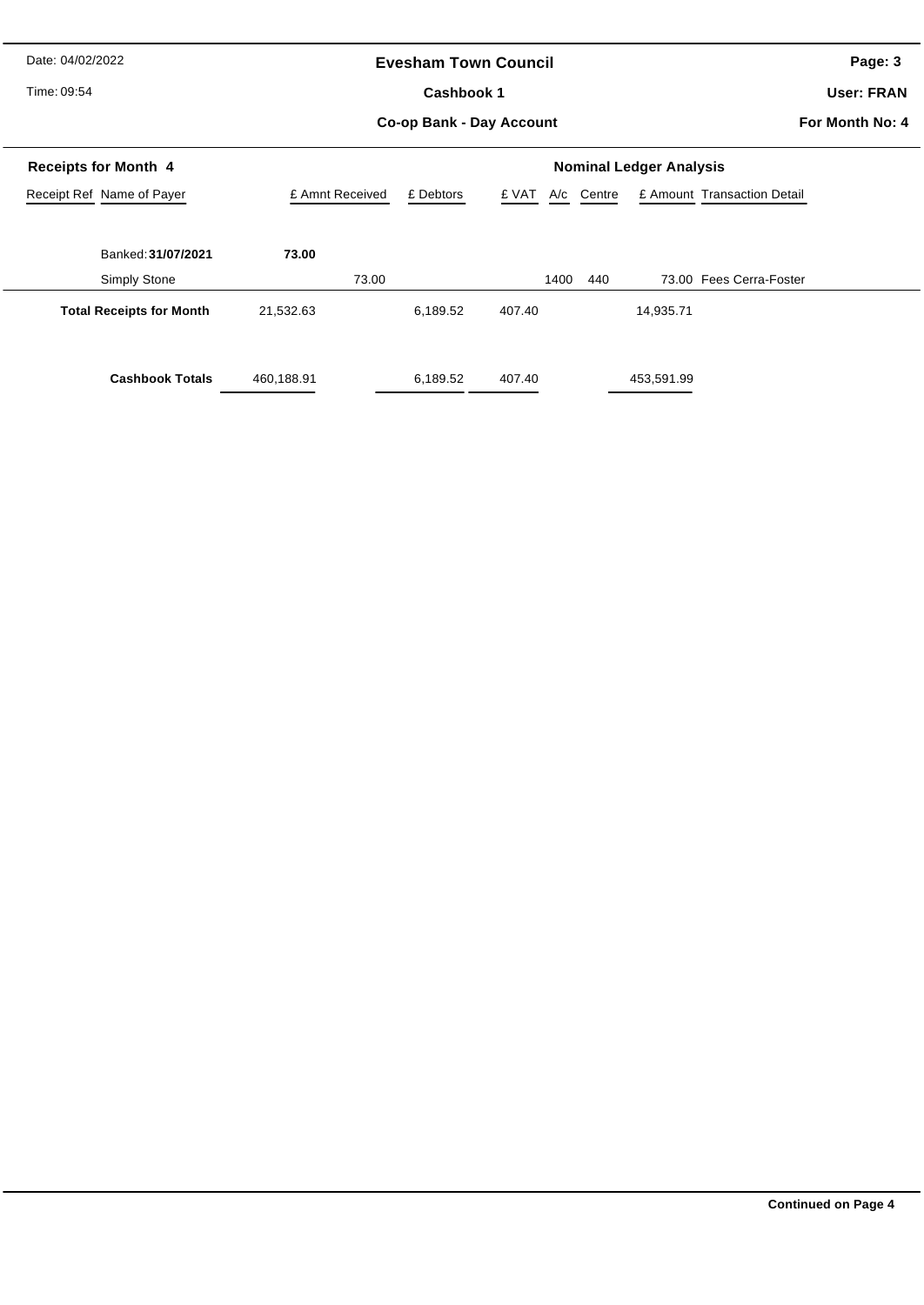### **Evesham Town Council**

Time: 09:54

# Cashbook 1

**User: FRAN**

### **Co-op Bank - Day Account**

**For Month No: 4**

|                     | <b>Payments for Month 4</b>              |              | <b>Nominal Ledger Analysis</b> |             |       |      |            |  |                                      |
|---------------------|------------------------------------------|--------------|--------------------------------|-------------|-------|------|------------|--|--------------------------------------|
| Date                | Payee Name                               |              | Reference £ Total Amnt         | £ Creditors | £ VAT |      | A/c Centre |  | £ Amount Transaction Detail          |
|                     |                                          |              |                                |             |       |      |            |  |                                      |
| 01/07/2021          | <b>Wychavon District Council</b>         | DD July 9    | 454.00                         | 454.00      |       | 500  |            |  | Rates TC Office Full Year            |
| 01/07/2021          | <b>Wychavon District Council</b>         | DD JUly 6    | 43.00                          | 43.00       |       | 500  |            |  | <b>NNDR Bengeworth Cem</b>           |
| 01/07/2021          | <b>Wychavon District Council</b>         | dd July 11   | 948.00                         | 948.00      |       | 500  |            |  | <b>NNDR The Almonry</b>              |
| 01/07/2021          | Wychavon District Council                | dd July 2    | 18.00                          | 18.00       |       | 500  |            |  | <b>NNDR Hampton Cem</b>              |
| 01/07/2021          | <b>Wychavon District Council</b>         | DD July 7    | 122.00                         | 122.00      |       | 500  |            |  | <b>NNDR Waterside Cem</b>            |
| 01/07/2021          | <b>Wychavon District Council</b>         | DD JUly 8    | 359.00                         | 359.00      |       | 500  |            |  | <b>NNDR Town Hall</b>                |
| 01/07/2021          | Wychavon District Council                | DD June 3    | 30.00                          | 30.00       |       | 500  |            |  | <b>NNDR Ad Roundabout</b><br>Listers |
| 01/07/2021          | <b>Wychavon District Council</b>         | DD July 4    | 30.00                          | 30.00       |       | 500  |            |  | NNDR Ad Roundabout Vale<br>Link      |
| 01/07/2021          | Driver & Vehicle Licensing Age           | DD July 1    | 23.18                          | 23.18       |       | 500  |            |  | BK65KFX - July                       |
| 01/07/2021          | EE                                       | DD July 11   | 26.71                          | 26.71       |       | 500  |            |  | Mobile @Phone                        |
| 01/07/2021          | <b>Wychavon District Council</b>         | DD           | 34.56                          |             |       | 4215 | 430        |  | 34.56 NNDR re Market Place           |
| 01/07/2021          | Opus Energy                              | DD July 12   | 1,186.12                       | 1,186.12    |       | 500  |            |  | Elec 21/05 to 19/06                  |
| 05/07/2021          | Co-operative Bank                        | <b>TRANS</b> | 10.00                          |             |       | 4100 | 110        |  | 10.00 Service Charge                 |
| 05/07/2021          | Co-operative Bank                        | <b>TRANS</b> | 19.06                          |             |       | 4100 | 110        |  | 19.06 Commission                     |
| 05/07/2021          | Co-operative Bank                        | <b>TRANS</b> | 1.00                           |             |       | 4100 | 110        |  | 1.00 Frequent Statement Fee          |
| 05/07/2021          | <b>Wallace House</b>                     | <b>TRANS</b> | 20,000.00                      |             |       | 4320 | 180        |  | 20,000.00 Tfr NHB WIndows Part 1     |
| 06/07/2021          | <b>Wallace House</b>                     | <b>TRANS</b> | 20,000.00                      |             |       | 4320 | 180        |  | 20,000.00 Tfr NHB WIndows Pt 2       |
| 07/07/2021          | Peninsula Business Services Lt           | DD July 13   | 52.20                          | 52.20       |       | 500  |            |  | Agreement No 543829 -<br>Online S    |
| 12/07/2021          | Peninsula Business Services Lt           | DD July 15   | 99.50                          | 99.50       |       | 500  |            |  | Purchase Ledger DDR<br>Payment       |
| 12/07/2021          | Opus Energy                              | DD July 16   | 47.47                          | 47.47       |       | 500  |            |  | Mess Elec 27/05 to 25/06             |
| 12/07/2021          | Opus Energy                              | DD July 17   | 111.35                         | 111.35      |       | 500  |            |  | MArket PI Elec 27/05 to<br>25/06     |
| 12/07/2021          | Peninsula Business Services Lt           | DD July 18   | 84.50                          | 84.50       |       | 500  |            |  | Purchase Ledger DDR<br>Payment       |
| 12/07/2021 Eon Next |                                          | DD July 19   | 94.73                          | 94.73       |       | 500  |            |  | Waterside Elec 1/06 to<br>30/06      |
| 12/07/2021          | Mainstream Digital Ltd                   | dd July 20   | 21.92                          | 21.92       |       | 500  |            |  | <b>Mthly Rental</b>                  |
| 12/07/2021          | Mainstream Digital Ltd                   | DDJul20(2)   | 1.56                           | 1.56        |       | 500  |            |  | Call Charges 04/06-30/06             |
| 12/07/2021 Sage UK  |                                          | DD July 2    | 381.60                         | 381.60      |       | 500  |            |  | July Charges Sage                    |
|                     | 12/07/2021 Co-operative Bank             | <b>TRANS</b> | 1.00                           |             |       | 4100 | 110        |  | 1.00 Frequent Statement Fee          |
| 19/07/2021          | Co-operative Bank                        | <b>TRANS</b> | 1.00                           |             |       | 4100 | 110        |  | 1.00 Frequent Statement Fee          |
| 21/07/2021          | BT                                       | 21/07 2      | 115.92                         | 115.92      |       | 500  |            |  | <b>TH Broadband</b>                  |
| 21/07/2021          | County Lifestyle & Leisure Mag           | 21/073       | 180.00                         | 180.00      |       | 500  |            |  | Quarter page advert                  |
| 21/07/2021          | Siemens Financial Services Ltd           | 21/07 4      | 354.75                         | 354.75      |       | 500  |            |  | Phocopier rental 10/06 to<br>9/09    |
| 21/07/2021          | <b>Avonround Tree Surgery</b>            | 21/076       | 380.00                         | 380.00      |       | 500  |            |  | Flower baskets                       |
| 21/07/2021          | Microshade Business<br>Consultant        | 21/077       | 525.20                         | 525.20      |       | 500  |            |  | P/Ledger Electronic<br>Payment       |
| 21/07/2021          |                                          | 21/07 7      | 612.00                         | 612.00      |       | 500  |            |  | Nappy & Sanitary Bins July<br>21     |
| 21/07/2021          | <b>Environment Management</b><br>Solutio | 21/078       | 920.00                         | 920.00      |       | 500  |            |  | P/Ledger Electronic<br>Payment       |
| 21/07/2021          | Pete Bott Skips Ltd                      | 21/079       | 978.00                         | 978.00      |       | 500  |            |  | Skips July 21                        |
| 21/07/2021          | Aqua Clean Services                      | 21/07 10     | 1,020.00                       | 1,020.00    |       | 500  |            |  | Gutter Clean - Town Hall             |
| 21/07/2021          | Neil Healey                              | 21/07 11     | 1,317.00                       | 1,317.00    |       | 500  |            |  | <b>Cem Extension Revisions</b>       |
| 21/07/2021          | engineering services design pr           | 21/07 12     | 1,620.00                       | 1,620.00    |       | 500  |            |  | RIBA Stages 2-6 Almonry              |

**Continued on Page 5**

**Page: 4**